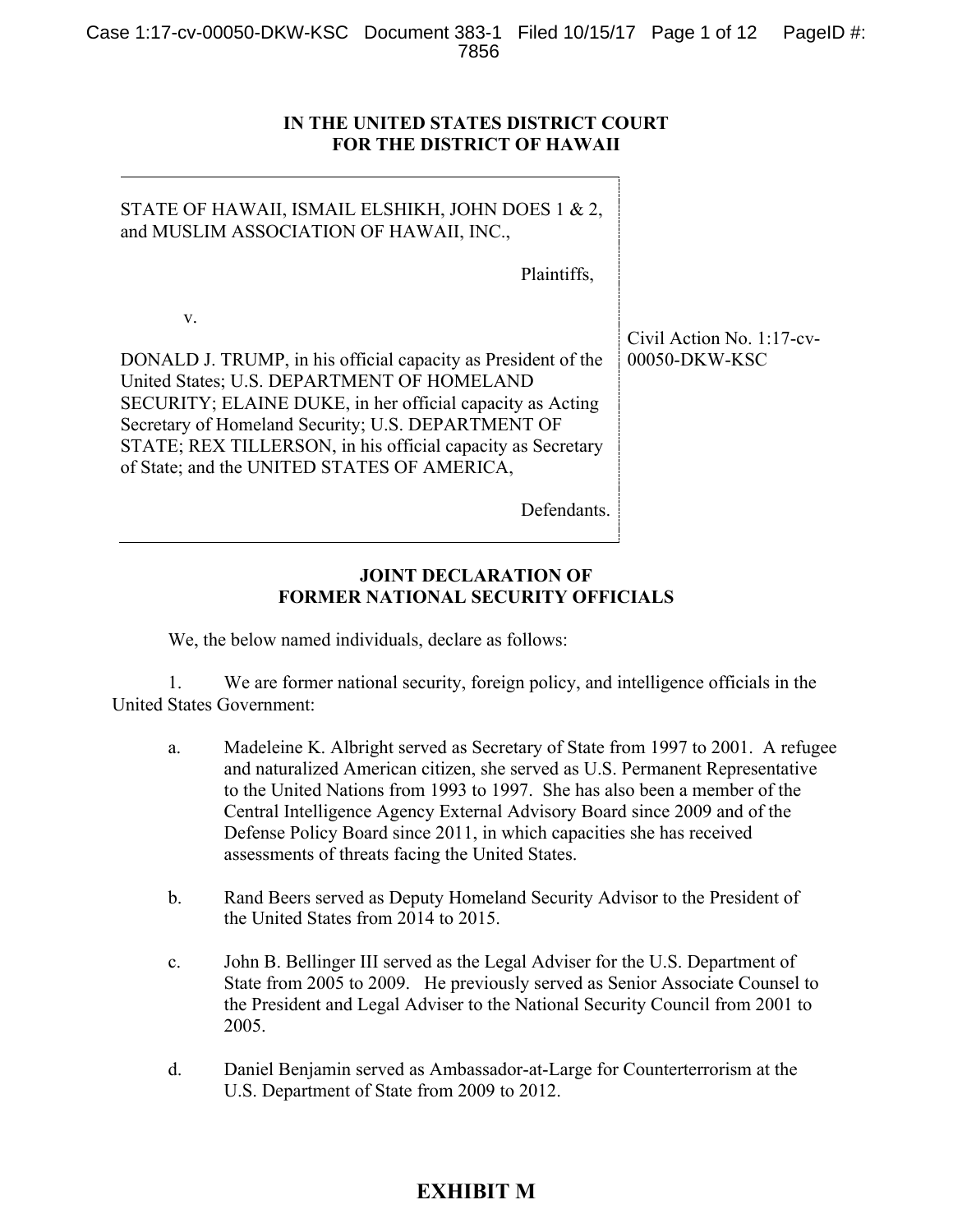- e. Antony Blinken served as Deputy Secretary of State from 2015 to January 20, 2017. He previously served as Deputy National Security Advisor to the President of the United States from 2013 to 2015.
- f. John O. Brennan served as Director of the Central Intelligence Agency from 2013 to 2017. He previously served as Deputy National Security Advisor for Homeland Security and Counterterrorism and Assistant to the President from 2009 to 2013.
- g. R. Nicholas Burns served as Under Secretary of State for Political Affairs from 2005 to 2008. He previously served as U.S. Ambassador to NATO and as U.S. Ambassador to Greece.
- h. William J. Burns served as Deputy Secretary of State from 2011 to 2014. He previously served as Under Secretary of State for Political Affairs from 2008 to 2011, as U.S. Ambassador to Russia from 2005 to 2008, as Assistant Secretary of State for Near Eastern Affairs from 2001 to 2005, and as U.S. Ambassador to Jordan from 1998 to 2001.
- i. James Clapper served as U.S. Director of National Intelligence from 2010 to January 20, 2017.
- j. David S. Cohen served as Under Secretary of the Treasury for Terrorism and Financial Intelligence from 2011 to 2015 and as Deputy Director of the Central Intelligence Agency from 2015 to January 20, 2017.
- k. Eliot A. Cohen served as Counselor of the U.S. Department of State from 2007 to 2009.
- l. Bathsheba N. Crocker served as Assistant Secretary of State for International Organization Affairs from 2014 to 2017.
- m. Ryan Crocker served as U.S. Ambassador to Afghanistan from 2011 to 2012, as U.S. Ambassador to Iraq from 2007 to 2009, as U.S. Ambassador to Pakistan from 2004 to 2007, as U.S. Ambassador to Syria from 1998 to 2001, as U.S. Ambassador to Kuwait from 1994 to 1997, and U.S. Ambassador to Lebanon from 1990 to 1993.
- n. Thomas Donilon served as U.S. National Security Advisor from 2010 to 2013.
- o. Jen Easterly served as Special Assistant to the President and Senior Director for Counterterrorism from October 2013 to December 2016.
- p. Daniel Feldman served as U.S. Special Representative for Afghanistan and Pakistan from 2014 to 2015, Deputy U.S. Special Representative for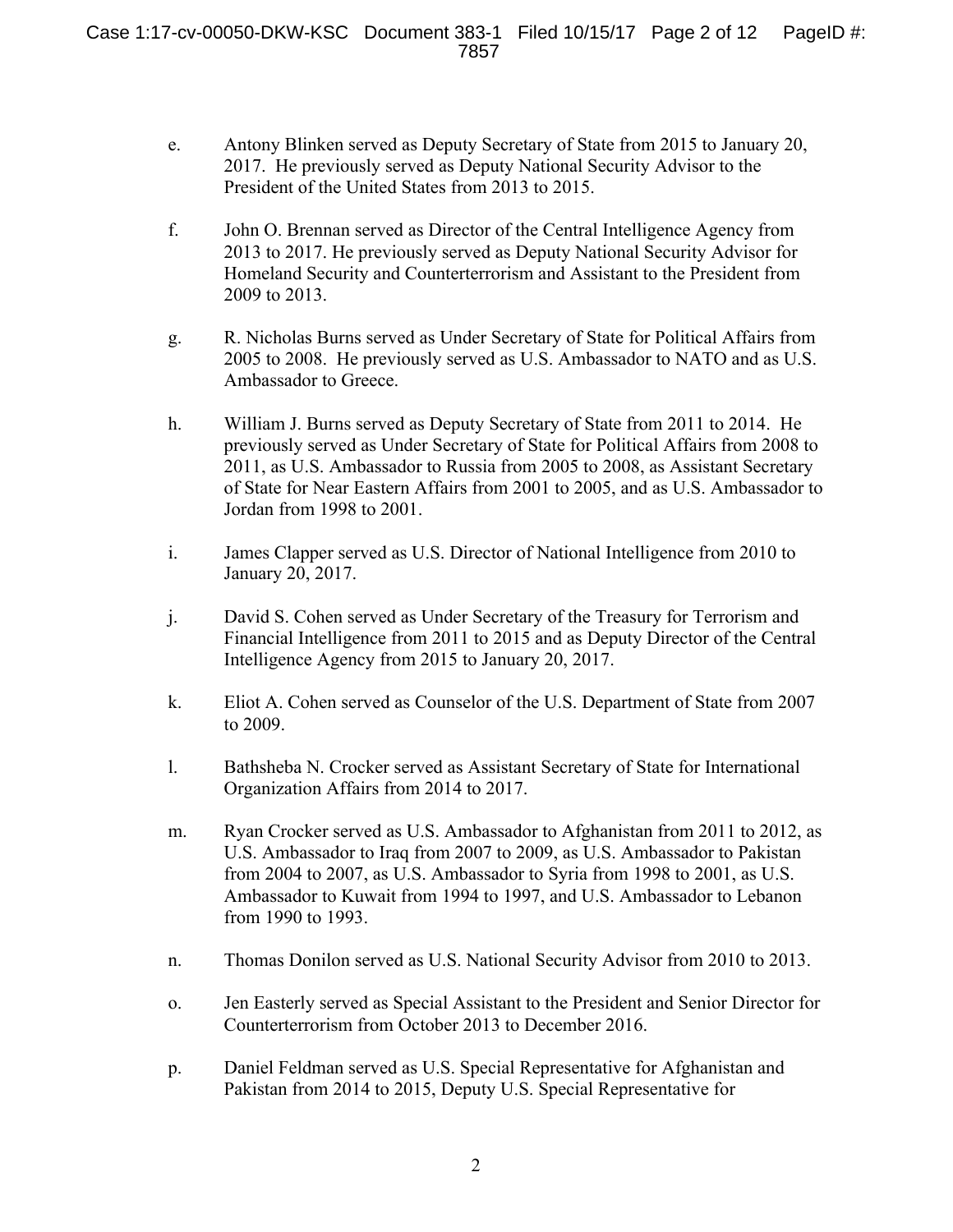Afghanistan and Pakistan from 2009 to 2014, and previously Director for Multilateral and Humanitarian Affairs at the National Security Council.

- q. Jonathan Finer served as Chief of Staff to the Secretary of State from 2015 until January 20, 2017, and Director of the Policy Planning Staff at the U.S. Department of State from 2016 to January 20, 2017.
- r. Michèle Flournoy served as Under Secretary of Defense for Policy from 2009 to 2013.
- s. Robert S. Ford served as U.S. Ambassador to Syria from 2011 to 2014, as Deputy Ambassador to Iraq from 2009 to 2010, and as U.S. Ambassador to Algeria from 2006 to 2008.
- t. Josh Geltzer served as Senior Director for Counterterrorism at the National Security Council from 2015 to 2017. Previously, he served as Deputy Legal Advisor to the National Security Council and as Counsel to the Assistant Attorney General for National Security at the Department of Justice.
- u. Suzy George served as Deputy Assistant to the President and Chief of Staff and Executive Secretary to the National Security Council from 2014 to 2017.
- v. Phil Gordon served as Special Assistant to the President and White House Coordinator for the Middle East, North Africa and the Gulf from 2013 to 2015, and Assistant Secretary of State for European and Eurasian Affairs from 2009 to 2013.
- w. Chuck Hagel served as Secretary of Defense from 2013 to 2015, and previously served as Co-Chair of the President's Intelligence Advisory Board. From 1997 to 2009, he served as U.S. Senator for Nebraska, and as a senior member of the Senate Foreign Relations and Intelligence Committees.
- x. Avril D. Haines served as Deputy National Security Advisor to the President of the United States from 2015 to January 20, 2017. From 2013 to 2015, she served as Deputy Director of the Central Intelligence Agency.
- y. Luke Hartig served as Senior Director for Counterterrorism at the National Security Council from 2014 to 2016.
- z. General (ret.) Michael V. Hayden, USAF, served as Director of the Central Intelligence Agency from 2006 to 2009. From 1995 to 2005, he served as Director of the National Security Agency.
- aa. Heather A. Higginbottom served as Deputy Secretary of State for Management and Resources from 2013 to 2017.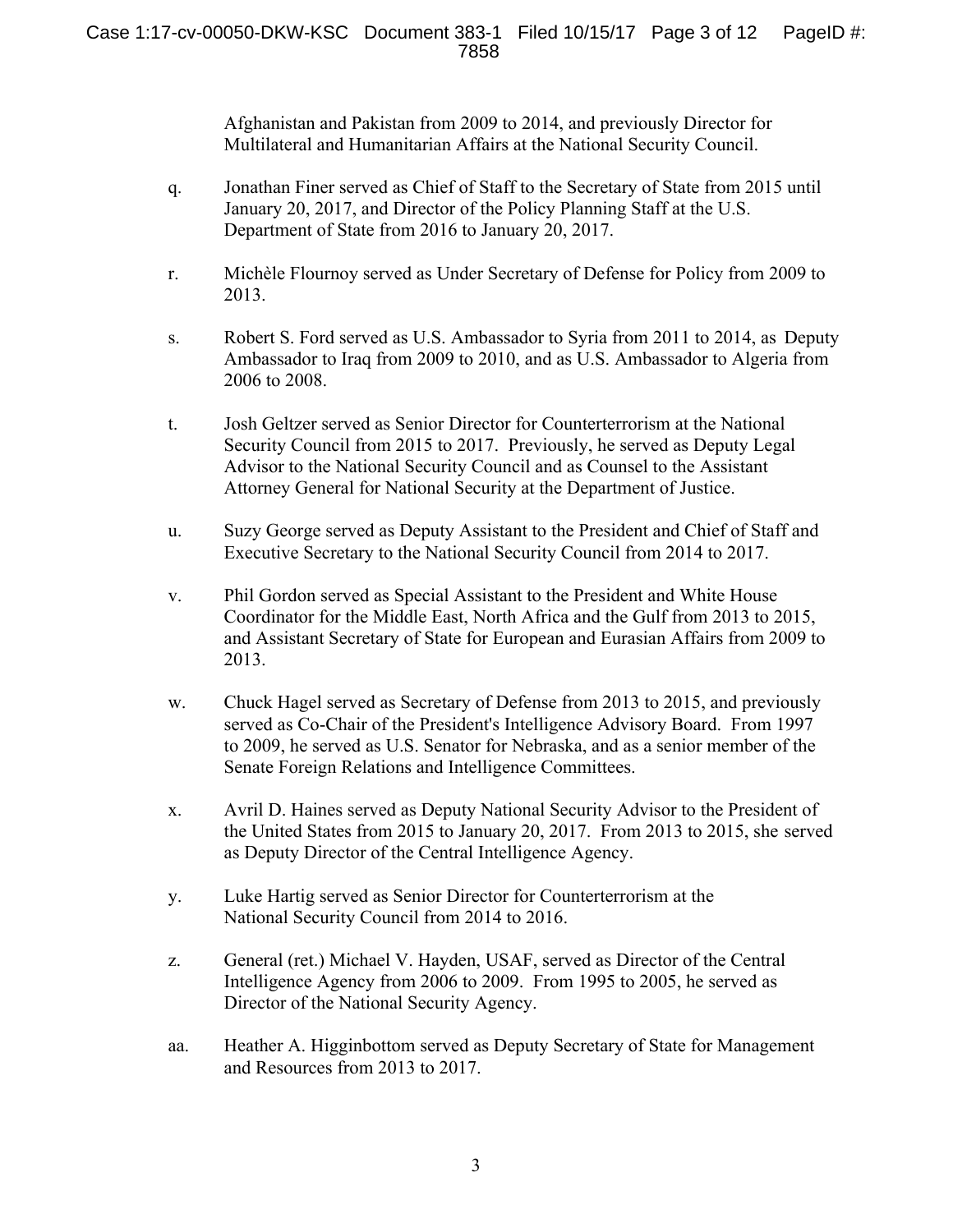- bb. Christopher R. Hill served as Assistant Secretary of State for East Asian and Pacific Affairs from 2005 to 2009. He also served as U.S. Ambassador to Macedonia, Poland, the Republic of Korea, and Iraq.
- cc. John F. Kerry served as Secretary of State from 2013 to January 20, 2017.
- dd. Prem Kumar served as Senior Director for the Middle East and North Africa on the National Security Council staff of the White House from 2013 to 2015.
- ee. Richard Lugar served as U.S. Senator for Indiana from 1977 to 2013, and as Chairman of the Senate Committee on Foreign Relations from 1985 to 1987 and 2003 to 2007, and as ranking member of the Senate Committee on Foreign Relations from 2007 to 2013.
- ff. John E. McLaughlin served as Deputy Director of the Central Intelligence Agency from 2000 to 2004 and as Acting Director in 2004. His duties included briefing President-elect Bill Clinton and President George W. Bush.
- gg. Lisa O. Monaco served as Assistant to the President for Homeland Security and Counterterrorism and Deputy National Security Advisor from 2013 to January 20, 2017.
- hh. Cameron P. Munter served as U.S. Ambassador to Pakistan from 2009 to 2012 and to Serbia from 2007 to 2009.
- ii. James C. O'Brien served as Special Presidential Envoy for Hostage Affairs from 2015 to January 20, 2017. He served in the U.S. Department of State from 1989 to 2001, including as Principal Deputy Director of Policy Planning and as Special Presidential Envoy for the Balkans.
- jj. Matthew G. Olsen served as Director of the National Counterterrorism Center from 2011 to 2014.
- kk. Leon E. Panetta served as Secretary of Defense from 2011 to 2013. From 2009 to 2011, he served as Director of the Central Intelligence Agency.
- ll. Jeffrey Prescott served as Special Assistant to the President and Senior Director for Iran, Iraq, Syria and the Gulf States from 2015 to 2017.
- mm. Samantha J. Power served as U.S. Permanent Representative to the United Nations from 2013 to January 20, 2017. From 2009 to 2013, she served as Senior Director for Multilateral and Human Rights on the National Security Council.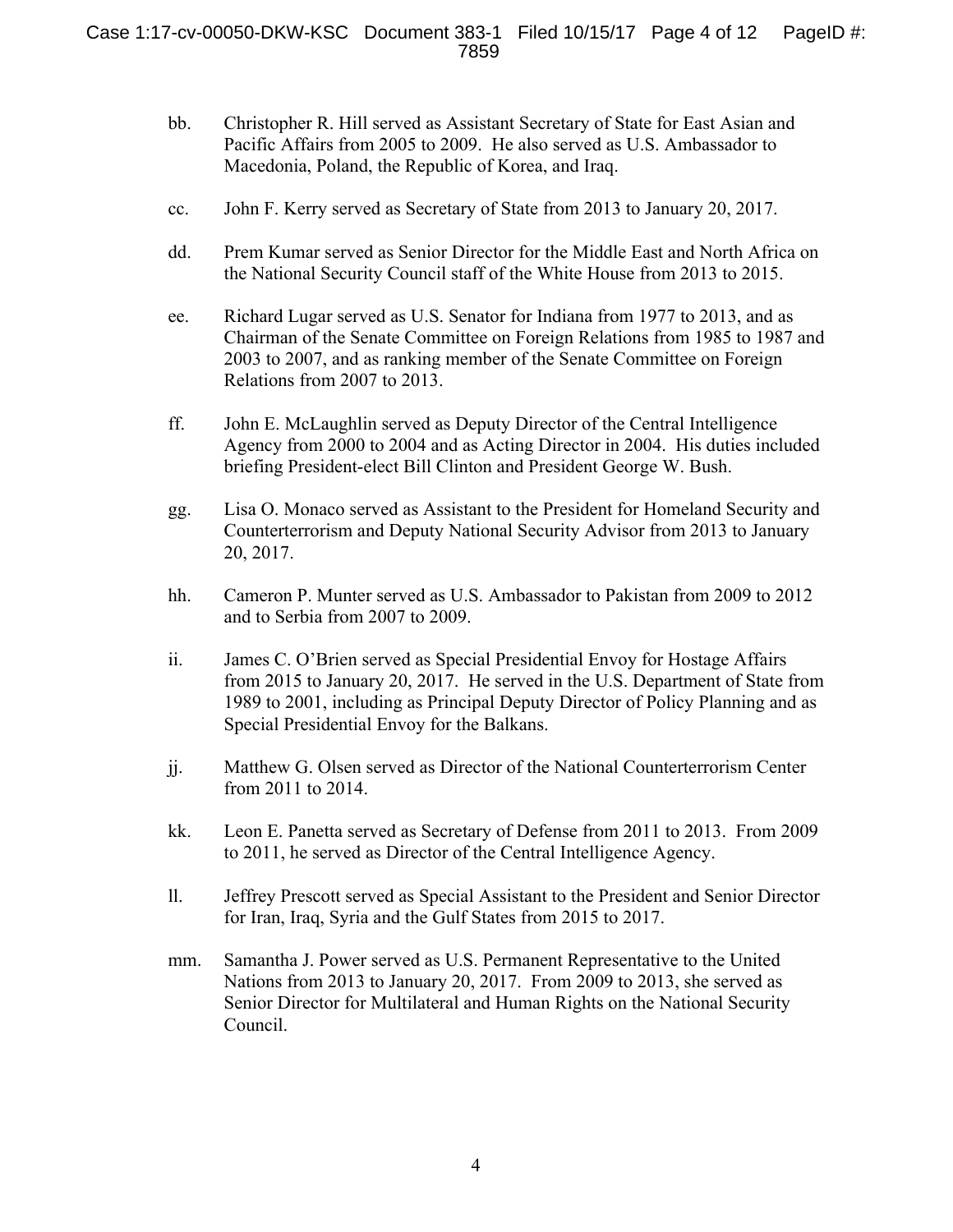- nn. Susan E. Rice served as U.S. Permanent Representative to the United Nations from 2009 to 2013 and as National Security Advisor from 2013 to January 20, 2017.
- oo. Anne C. Richard served as Assistant Secretary of State for Population, Refugees and Migration from 2012 to January 20, 2017.
- pp. Kori Schake served as the Deputy Director for Policy Planning at the U.S. Department of State from December 2007 to May 2008. Previously, she was the director for Defense Strategy and Requirements on the National Security Council in President George W. Bush's first term.
- qq. Eric P. Schwartz served as Assistant Secretary of State for Population, Refugees and Migration from 2009 to 2011. From 1993 to 2001, he was responsible for refugee and humanitarian issues on the National Security Council, ultimately serving as Special Assistant to the President for National Security Affairs and Senior Director for Multilateral and Humanitarian Affairs.
- rr. Wendy R. Sherman served as Under Secretary of State for Political Affairs from 2011 to 2015.
- ss. Vikram Singh served as Deputy Special Representative for Afghanistan and Pakistan from 2010 to 2011 and as Deputy Assistant Secretary of Defense for Southeast Asia from 2012 to 2014.
- tt. Jeffrey H. Smith served as General Counsel of the Central Intelligence Agency from 1995 to 1996. Previously, he served as General Counsel of the Senate Armed Services Committee.
- uu. James B. Steinberg served as Deputy National Security Adviser from 1996 to 2000 and as Deputy Secretary of State from 2009 to 2011.
- vv. William Wechsler served as Deputy Assistant Secretary for Special Operations and Combating Terrorism at the U.S. Department of Defense from 2012 to 2015.
- ww. Samuel M. Witten served as Principal Deputy Assistant Secretary of State for Population, Refugees, and Migration from 2007 to 2010. From 2001 to 2007, he served as Deputy Legal Adviser at the State Department.

We have collectively devoted decades to combatting the various terrorist threats that the United States faces in a dynamic and dangerous world. We have held the highest security clearances, and many of us were current on active intelligence regarding all credible terrorist threat streams directed against the United States as recently as one week before the issuance of the Jan. 27, 2017 Executive Order on "Protecting the Nation from Foreign Terrorist Entry into the United States" ("Travel Ban 1.0"). A number of us joined a declaration that was filed in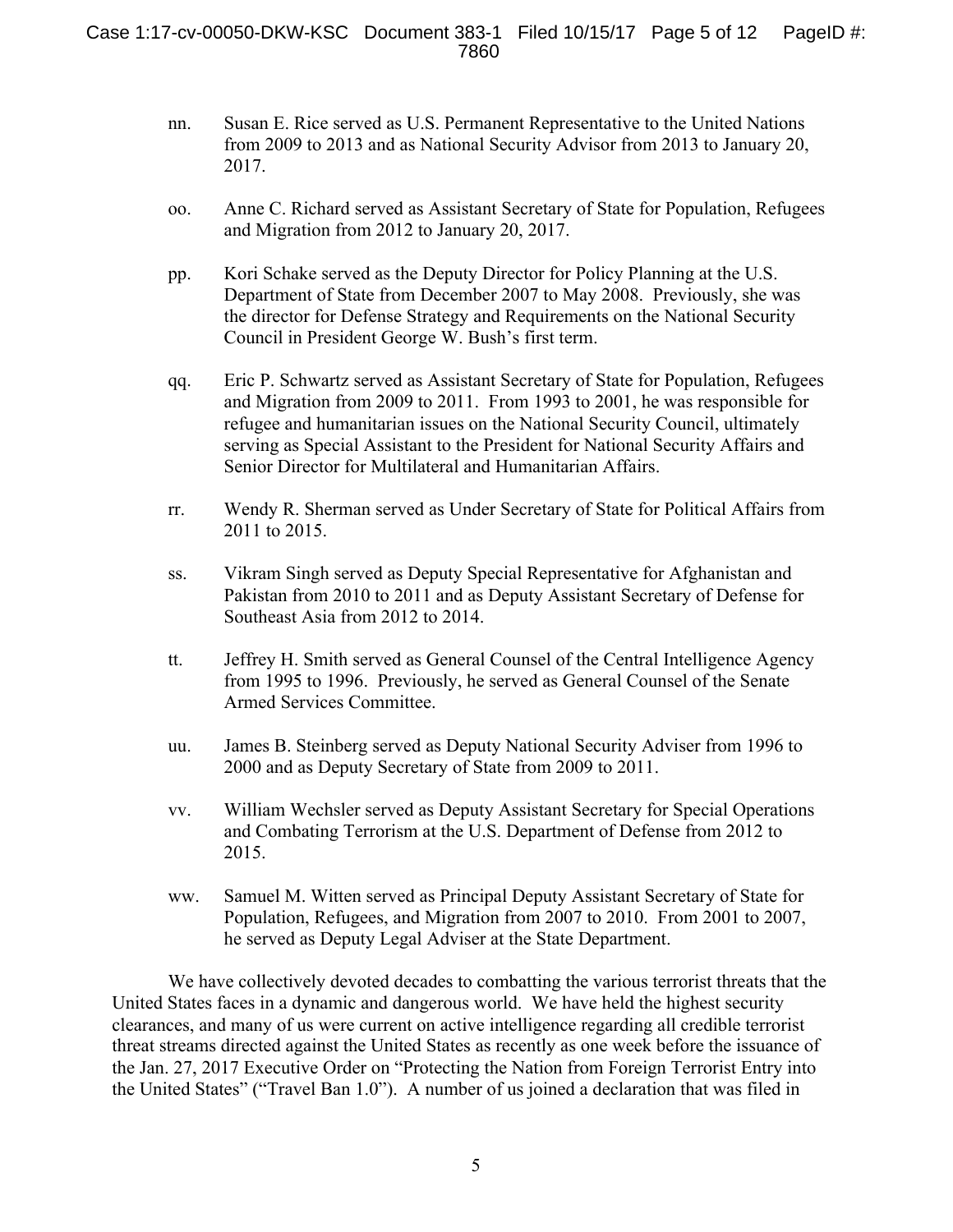support of a legal challenge to that Executive Order.<sup>1</sup> Each of us also joined an amicus brief that was filed in the Supreme Court in support of the challenge of the plaintiffs in this case to the subsequent March 6, 2017 Executive Order ("Travel Ban 2.0").<sup>2</sup>

2. The Administration has now replaced the Travel Ban 2.0 with a new Proclamation titled "Presidential Proclamation Enhancing Vetting Capabilities and Processes for Detecting Attempted Entry Into the United States by Terrorists or Other Public-Safety Threats." The Proclamation is dated September 24, 2017, and is scheduled to take effect fully on October 18, 2017 ("Travel Ban 3.0" or "Ban").

3. The Ban preserves the basic approach of the original two Orders, without providing any persuasive evidence that these measures are necessary to enhance our national security or foreign policy interests. The Ban includes a few new exceptions to the prior Order, adds a couple of countries to the list (Chad, North Korea, and Venezuela) and removes a country (Sudan). But it still relies on unprecedented and sweeping nationality-based bans, directed at a list of almost exclusively Muslim-majority countries that is substantially similar to the prior lists. (The North Korea and Venezuela additions will affect exceedingly few people, and Chad is a majority-Muslim country.) The Ban blocks well over 150 million people from entering the United States.<sup>3</sup>

4. We agree that the United States faces real threats from terrorist networks and must take all prudent and effective steps to combat them, including the appropriate vetting of travelers to the United States. Yet, we are unaware of any national security threat that would justify Travel Ban 3.0. To the contrary, its enforcement would cause serious harm to the national security and foreign policy of the United States.

# **I. Travel Ban 3.0 Serves No Genuine National Security Purpose**

5. As a national security measure, this Ban is unnecessary. National security-based immigration restrictions have consistently been tailored to respond to: (1) specific, credible threats based on individualized information, (2) the best available intelligence, and (3) thorough interagency legal and policy review. Travel Ban 3.0 rests not on such tailored grounds, but rather, on (1) general bans (2) that are not responsive to an actual national security threat informed by intelligence, and (3) that emerged from a January Order that was not vetted through the kind of careful interagency legal and policy review that we would expect from a serious national security process.

6. The Ban is of unprecedented scope. Apart from Travel Bans 1.0 and 2.0, we know of no case where a President has invoked his statutory authority to suspend admission for such a broad class of people. Even after the 9/11 attacks, the U.S. Government did not invoke the

 $<sup>1</sup>$  Joint Decl. of Madeline Albright et al., No. 17-35105 (9th Cir. Feb. 6, 2017), available at</sup>

https://apps.washingtonpost.com/g/documents/politics/declaration-of-national-security-officials/2324/.<br><sup>2</sup> Br. of Amici Curiae Former National Security Officials in Support of Respondents, Nos. 16-1436 and 16-1540 (U.S. Sup. Ct. Sept. 18, 2017), available at

https://law.yale.edu/system/files/documents/pdf/Clinics/rolc\_amicus\_9.19.17\_.pdf

<sup>&</sup>lt;sup>3</sup> This figure reflects the population of the listed countries in the Proclamation, excluding North Korea and Venezuela.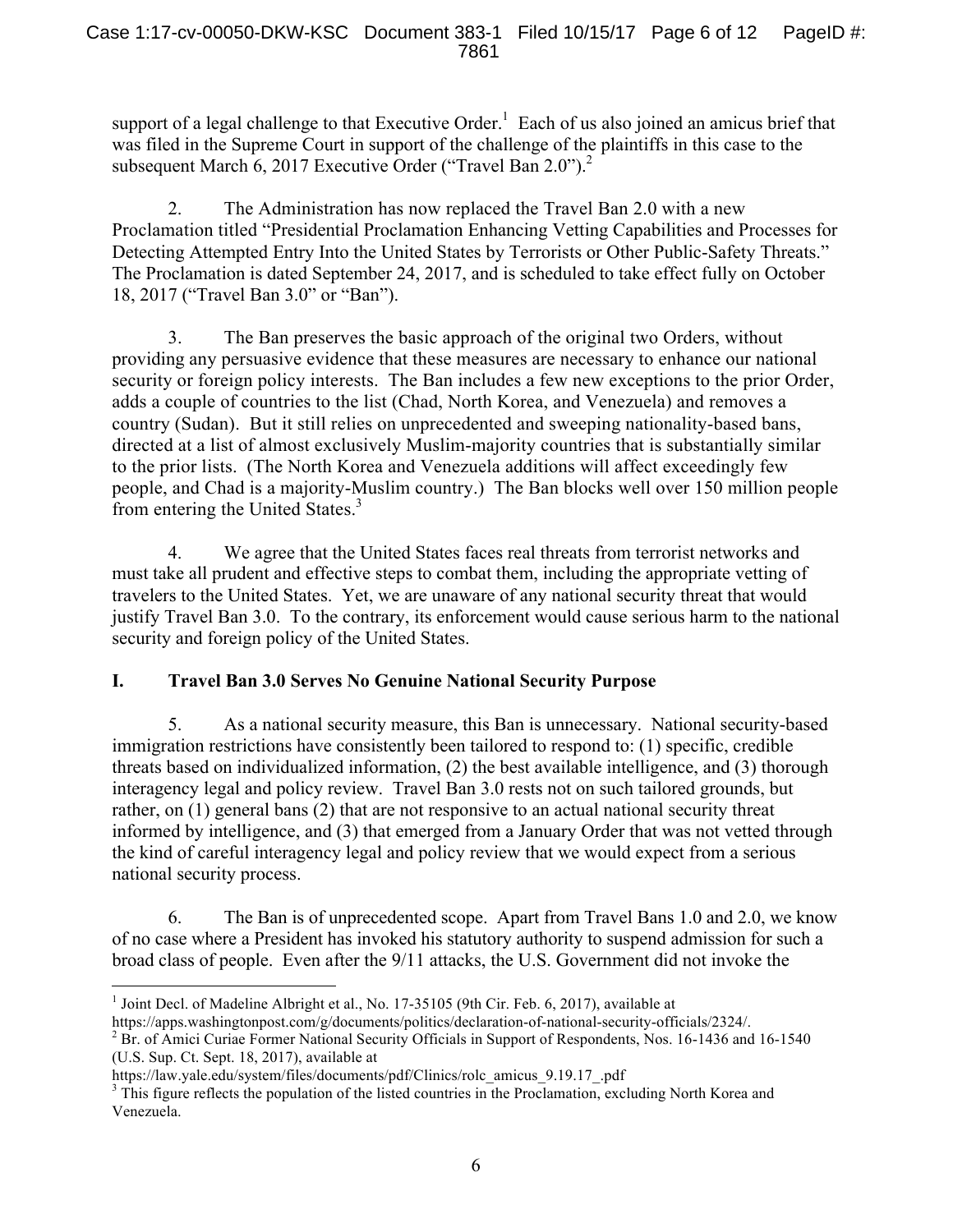provisions of law cited by the Administration to broadly bar entrants based on nationality, national origin, or religious affiliation. Suspensions were limited to particular individuals or subclasses of nationals who posed a specific, articulable threat based on their known actions and affiliations. In adopting Travel Ban 3.0, the Administration alleges no derogatory factual information about any particular recipient of a visa or green card or any credible threat from nationals of the countries banned.

7. Since the 9/11 attacks, the United States has developed a rigorous system of security vetting, leveraging the full capabilities of the law enforcement and intelligence communities. This vetting is applied to travelers not once, but multiple times. As government officials, we sought continually to improve that vetting, as was done in response to particular threats identified by U.S. intelligence in 2011 and 2015. Indeed, successive administrations have continually worked to improve this vetting through robust information-sharing and data integration, without resorting to multiple, sweeping bans on travel. We have seen no evidence from the Government for why the country suddenly needs to shift from this tested system of individualized vetting, developed and implemented by national security professionals across the government, to a national origin-based ban.

8. The current individualized vetting system places the burden of proof on the traveler to prove her identity and eligibility for travel. If the traveler is unable to make this showing, the U.S. Government can deny her a visa based on an individualized review. This has been the policy of the U.S. Government across multiple administrations.

9. Travel Ban 3.0's generalized, country-based approach is substantially the same as its predecessors, although its bans on travel are now indefinite rather than temporary, and the stated rationale has shifted. Removing most of the emphasis on terrorism, the new Ban is purportedly necessary "to elicit improved identity-management and information-sharing protocols and practices from foreign governments." We have seen no evidence, however, that such a sweeping, country-based ban on travel is necessary for this objective.

10. In fact, the only concrete evidence to emerge from this administration on this point to date has shown just the opposite, that country-based bans are ineffective. A leaked DHS Office of Intelligence and Analysis memorandum analyzing the ban in the January Order found that "country of citizenship is unlikely to be a reliable indicator of potential terrorist activity." The memorandum went on to note that a majority of the U.S.-based individuals who were inspired by a foreign terrorist organization to participate in terrorism-related activity were citizens of the United States; the minority of foreign-born individuals were scattered from among twenty-six different countries; and most of the top origin countries of those individuals are not the countries listed in the Order. $4$ 

11. Imposing a ban on all or most of the travelers for a series of countries due to the information sharing practices of their government is a massively overbroad and imprecise response, especially *when the data does not show any particularized threat from those countries*. Defendants have provided no evidence or specific information that nationals of the

 <sup>4</sup> *Citizenship Likely an Unreliable Indicator of Terrorist Threat to the United States*, https://assets.documentcloud.org/documents/3474730/DHS-intelligence-document-on-President-Donald.pdf.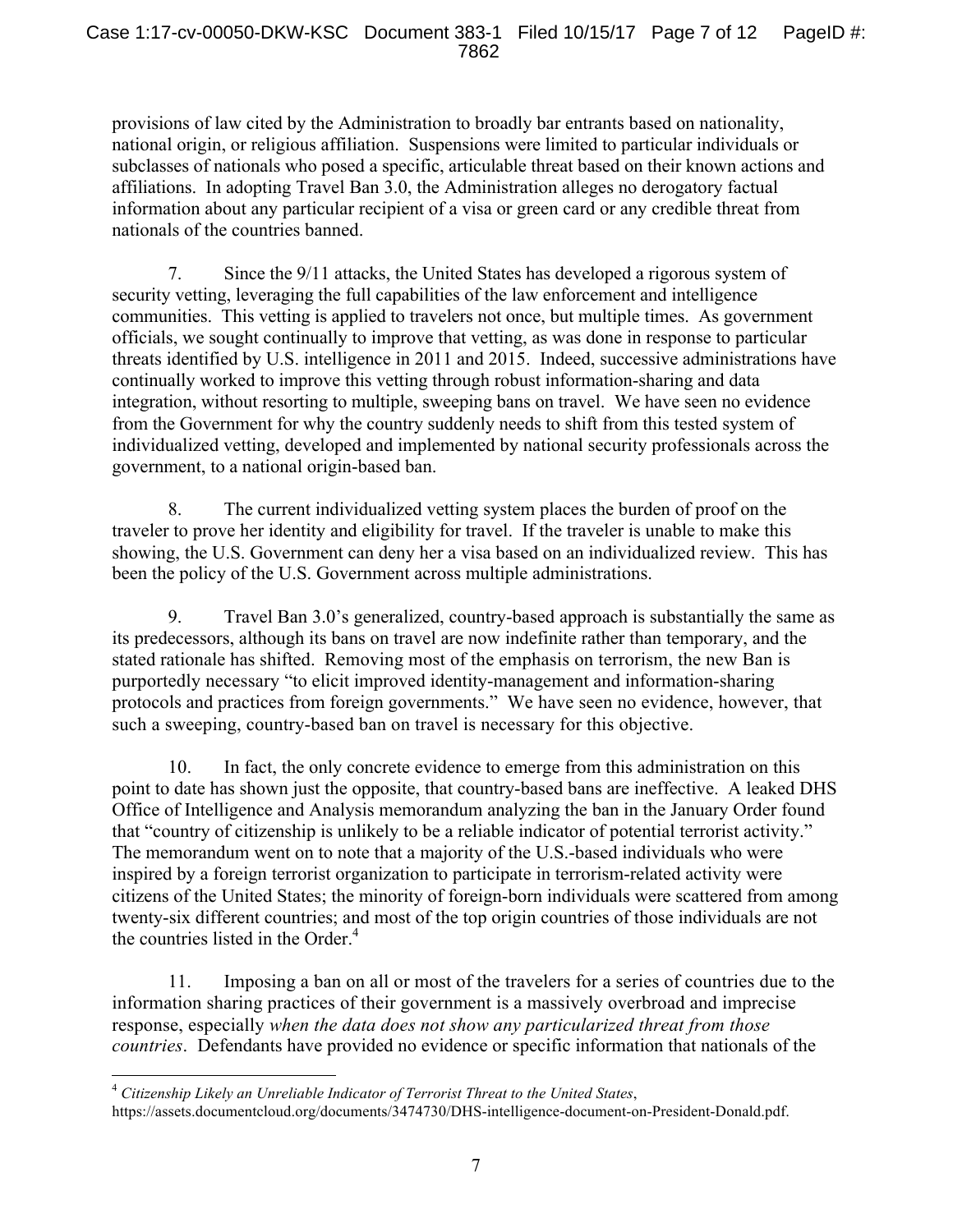banned countries pose a credible threat to the safety of Americans if they are allowed to enter the United States after individualized screenings, or of the alleged harm that would occur in the absence of the ban. The Ban targets a list of countries whose nationals have committed no deadly terrorist attacks on U.S. soil in the last forty years.<sup>5</sup> In fact, a recent analysis by the Cato Institute shows that each new version of the travel ban is "even further divorced from threats of terrorism to the United States than the prior order."<sup>6</sup>

In particular:

- a. The Ban newly adds Chad to the list of countries subject to a ban. No citizen of Chad has carried out a terrorist attack or been convicted of planning an attack on U.S. soil in the last forty years. Chad, a Muslim-majority country, has long been one of the United States' most effective counterterrorism partners in the region. Chad has been used as a staging ground by the U.S. Air Force in its surveillance of Boko Haram, hosted about 2,000 U.S. troops for an annual military exercise in March 2017, and is the base of the Multinational Joint Task Force, the coordinated effort to fight Boko Haram in the region. The presence of Boko Haram in Chad is dwarfed by their activity in other countries in the region that were not included in the ban. Chad's inclusion on the Travel Ban 3.0 list reportedly occurred over objections by officials in the State Department, the Pentagon, the U.S. Embassy in Chad, and U.S. Africa Command, a decision that left administration officials "befuddled and frustrated."<sup>7</sup>
- b. The Ban newly adds North Korea (DPRK) to the list of countries subject to a ban. No citizen of North Korea has carried out a terrorist attack or been convicted of planning an attack on U.S. soil in the last forty years. Because of severe exit restrictions imposed by the North Korean government, very few North Koreans actually travel to the United States at all. North Korean defectors typically first receive South Korean passports in any event.<sup>8</sup> In addition, such defectors would likely have a well-founded fear of political persecution if returned to North Korea, and thus deserve careful consideration for refugee status.
- c. The Ban newly adds Venezuela to the list of countries subject to a ban. No citizen of Venezuela has carried out a terrorist attack or been convicted of planning an attack on U.S. soil in the last forty years. The Ban only applies to officials from government agencies involved in screening and vetting procedures. Such targeted sanctions are more appropriately done by the Treasury Department under the International Emergency Economic Powers Act and other legal authorities rather than through overbroad country bans.

<sup>8</sup> Darla Cameron, *Why Trump's Latest Travel Ban Included These Eight Countries*, Wash. Post (Sept. 26, 2017); Emily Rauhala, *Almost No North Koreans Travel to the U.S., So Why Ban Them?*, Wash. Post (Sept. 25, 2017).

 <sup>5</sup> Alex Nowrasteh, *President Trump's New Travel Executive Order Has Little National Security Justification*, Cato Institute: Cato at Liberty, September 25, 2017.

<sup>6</sup> David Bier, *New Travel Ban Would Not Have Prevented the Entry of Any Terrorists Since 9/11*, Cato Institute: Cato at Liberty, September 25, 2017.

<sup>7</sup> Helene Cooper et al., *Chad's Inclusion in Travel Ban Could Jeopardize American Interests, Officials Say*, N.Y. Times, Sept. 26, 2017.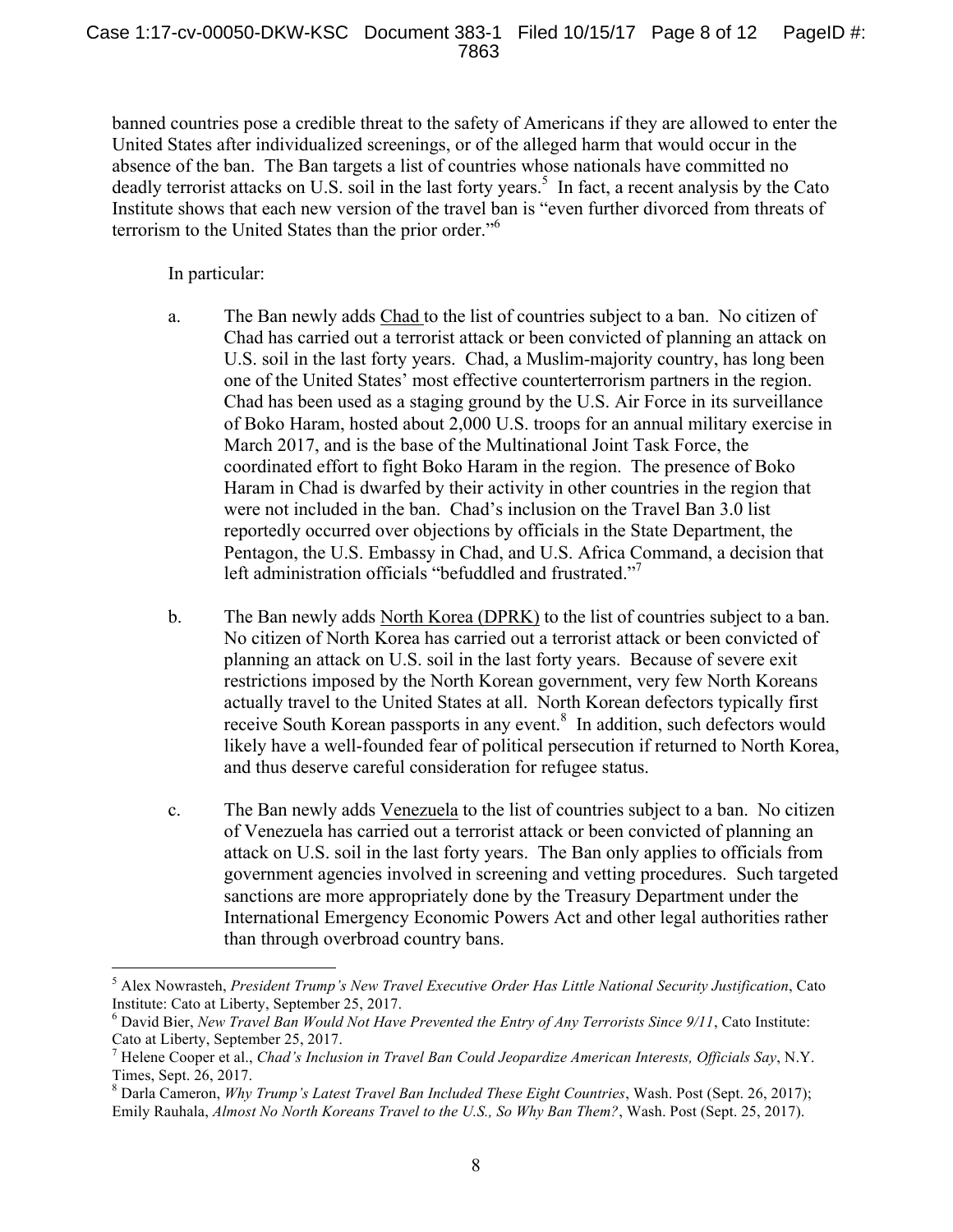12. Notably, the Ban does not include non-Muslim majority countries such as Belgium where there have been widely-documented problems with information sharing, and whose nationals have carried out terrorist attacks on Europe. And although for some of the countries, the Ban applies only to certain non-immigrant visas, together those visas are far and away the most frequently used non-immigrant visas from these nations.

## **II. Travel Ban 3.0 Will Harm the National Security and Foreign Policy Interests of the United States**

13. In our professional judgment, Travel Ban 3.0 would undermine the national security of the United States, rather than making us safer. If given effect, Travel Ban 3.0 would do long-term damage to our national security and foreign policy interests, and disrupt counterterrorism and national security partnerships. It would aid the propaganda effort of the Islamic State ("IS") and serve its recruitment message by feeding into the narrative that the United States is at war with Islam. It would hinder relationships with the very communities law enforcement professionals need to engage to address the threat. And apart from all of these concerns, the Ban offends our nation's laws and values.

In particular:

 $\overline{a}$ 

- a. The Ban would disrupt critical counterterrorism, foreign policy, and national security partnerships that are critical to our obtaining the necessary information sharing and collaboration in intelligence, law enforcement, military, and diplomatic channels to address the threat posed by terrorist groups such as IS. The Ban would further strain our relationships with partner countries in Europe and the Middle East, on whom we rely for vital counterterrorism cooperation, undermining years of effort to bring them closer. By alienating these partners, we would frustrate access to the intelligence and resources necessary to fight the root causes of terror or disrupt attacks launched from abroad, before an attack occurs within our borders.<sup>9</sup>
- b. The Ban would endanger intelligence sources in the field. For current information, our intelligence officers may rely on human sources in some of the countries listed. The Ban breaches faith with those very sources, who have risked much or all to keep Americans safe—and whom our officers had promised always to protect with the full might of our government and our people.
- c. The Ban would feed the recruitment narrative of IS and other extremists that portray the United States as at war with Islam. As government officials, we took every step we could to counter violent extremism. Because of the Ban's disparate

<sup>9</sup> Chad just withdrew hundreds of troops from a regional effort to fight against Boko Haram, two weeks after their communications minister said the new Proclamation "seriously undermines Chad's image and the good relations between the two countries, notably in the fight against terrorism." Conor Gaffey, *After Trump Travel Ban, Chad Pulls Troops From Boko Haram Fight in Niger*, Newsweek, October 13, 2017.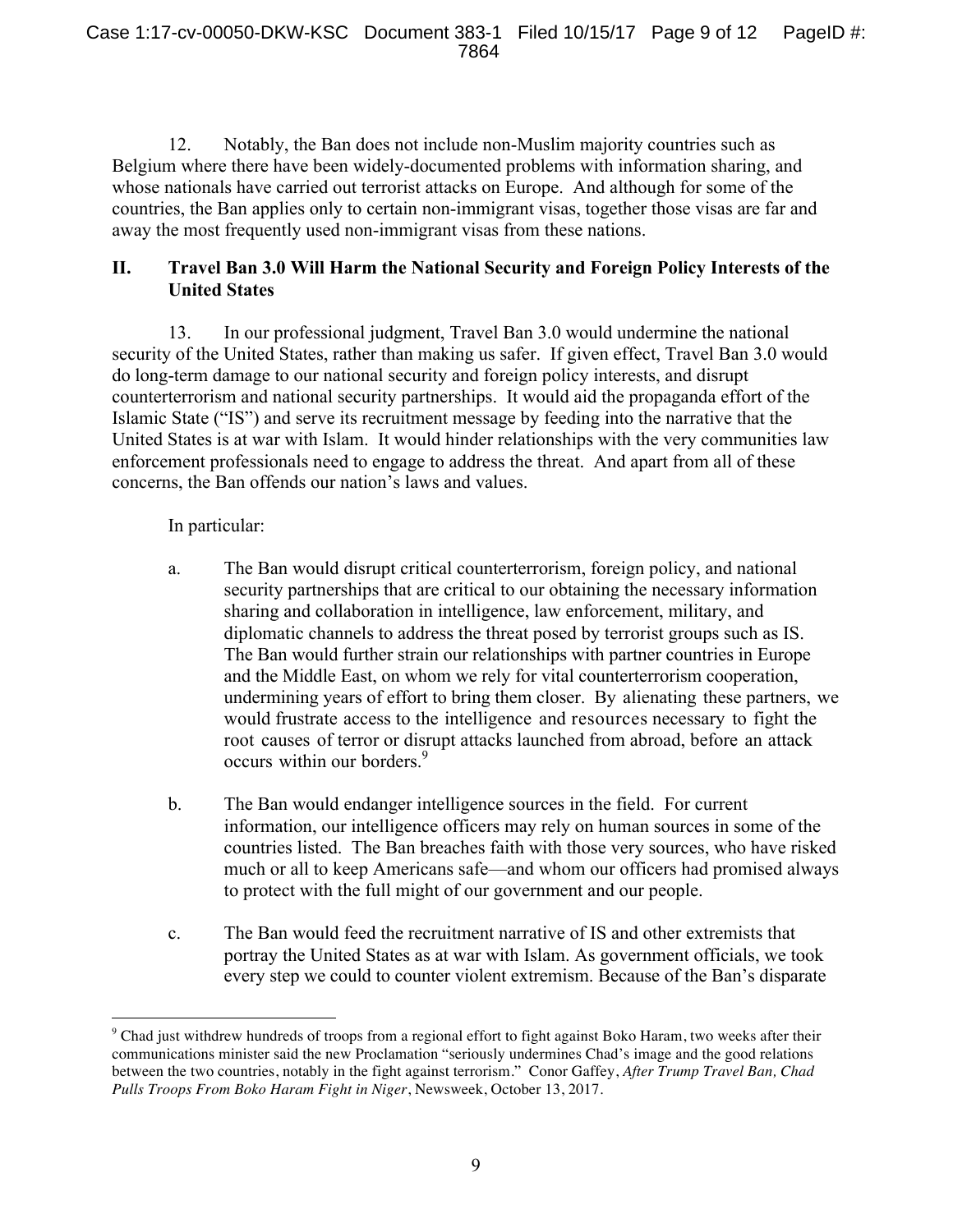impact on Muslim travelers and immigrants, it would fuel IS's narrative and sends the wrong message to the Muslim community here at home and all over the world: that the U.S. Government is hostile to them and their religion. The Ban also might endanger Christian communities, by handing IS a recruiting tool and propaganda victory that spreads their message that the United States is engaged in a religious war.

- d. The Ban would disrupt ongoing law enforcement efforts. By alienating Muslim-American communities in the United States, it would harm our efforts to enlist their aid in identifying radicalized individuals who might launch attacks of the kind recently seen in San Bernadino and Orlando.
- e. The Ban would have a devastating humanitarian impact. The current bans have already disrupted the movement of countless people, including women and children, who are fleeing danger and have been victimized by actual terrorists. Travelers face deep uncertainty about whether they may travel to or from the United States: for medical treatment, funerals or other pressing family reasons.
- f. The Ban would cause serious economic damage to American citizens and residents. The Ban would affect many foreign travelers who annually inject hundreds of billions into the U.S. economy, supporting well over a million U.S. jobs. Affected companies have noted the adverse impact of the bans to date on many strategic economic sectors, including defense, technology, medicine, culture and others.

14. For all of the foregoing reasons, in our professional opinion, Travel Ban 3.0 does not further—but instead harms—sound U.S. national security and foreign policy. Issuing a new preliminary injunction against Travel Ban 3.0 would not jeopardize national security. It would simply preserve the status quo ante, still requiring individuals to be subjected to all the rigorous legal vetting processes that are currently in place. Allowing the Ban to take effect would wreak havoc on innocent lives and deeply held American values.

15. Ours is a nation of immigrants, committed to the faith that we are all equal under the law and abhor discrimination, whether based on race, religion, sex, or national origin. As government officials, we sought diligently to protect our country, even while maintaining an immigration system as free as possible from discrimination, that applies no religious tests, and that measures individuals by their merits, not stereotypes of their countries or groups. Blanket bans of certain countries or classes of people are beneath the dignity of the nation and Constitution that we each took oaths to protect. Rebranding a proposal first advertised as a "Muslim Ban" as "Protecting the Nation from Foreign Terrorist Entry" or "Enhancing Vetting Capabilities and Processes" does not disguise the Ban's discriminatory intent, or make it necessary, effective, or faithful to America's Constitution, laws, or values.

Respectfully submitted,

# **s/MADELINE K. ALBRIGHT**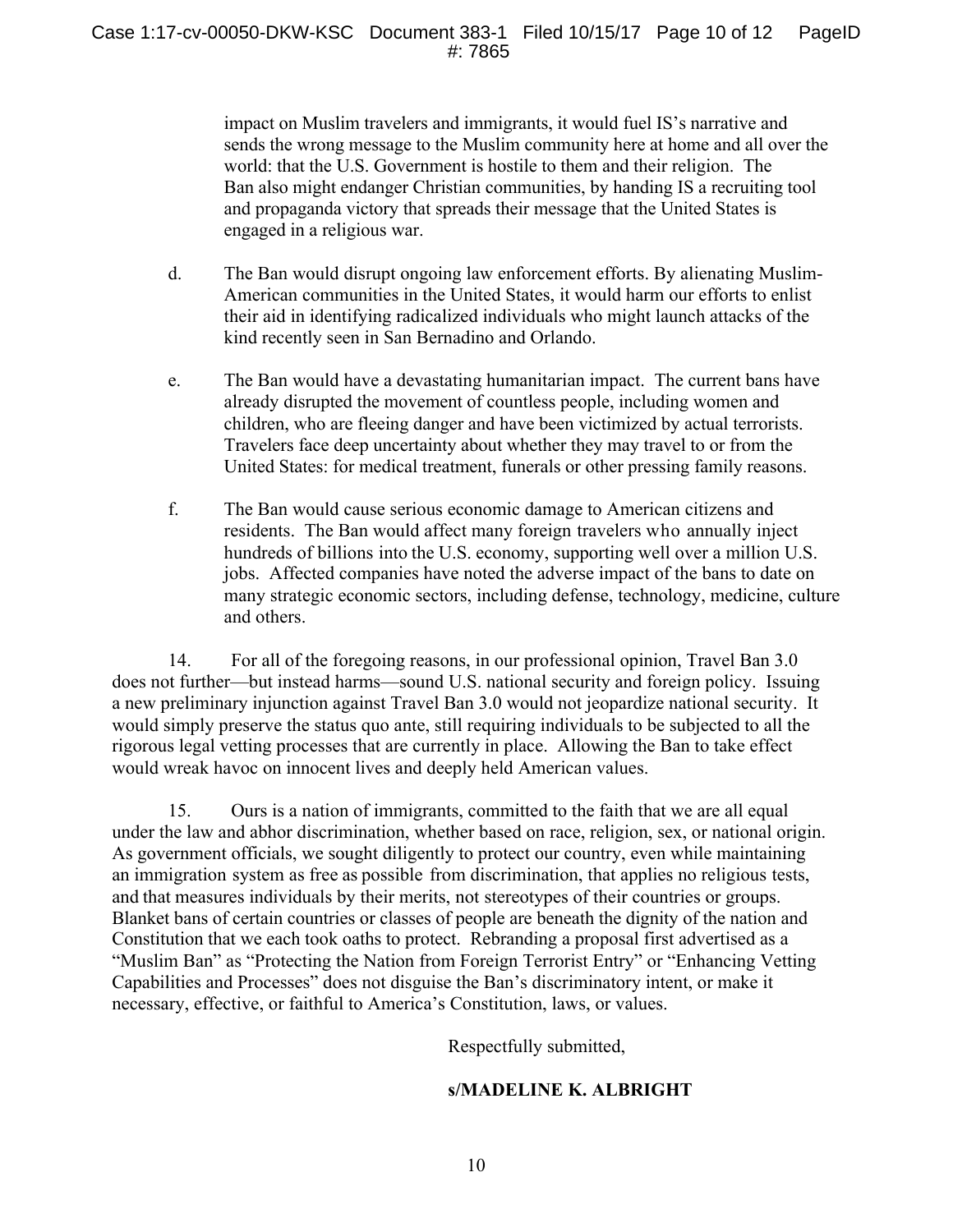**s/RAND BEERS s/JOHN D. BELLINGER III s/DANIEL BENJAMIN s/ANTONY BLINKEN s/JOHN O. BRENNAN s/R. NICHOLAS BURNS s/WILLIAM J. BURNS s/JAMES CLAPPER s/DAVID S. COHEN s/ELIOT A. COHEN s/BATHSHEBA N. CROCKER s/RYAN CROCKER s/THOMAS DONILON s/JEN EASTERLY s/DANIEL FELDMAN s/JONATHAN FINER s/MICHÈLE FLOURNOY s/ROBERT S. FORD s/JOSH GELTZER s/SUZY GEORGE s/PHIL GORDON s/CHUCK HAGEL s/AVRIL D. HAINES s/LUKE HARTIG s/MICHAEL V. HAYDEN s/HEATHER A. HIGGINBOTTOM s/CHRISTOPHER R. HILL s/JOHN F. KERRY s/PREM KUMAR s/RICHARD LUGAR s/JOHN E. MCLAUGHLIN s/LISA O. MONACO s/CAMERON P. MUNTER s/JAMES C. O'BRIEN s/MATTHEW G. OLSEN s/LEON E. PANETTA s/JEFFREY PRESCOTT s/SAMANTHA J. POWER s/SUSAN E. RICE s/ANNE C. RICHARD s/KORI SCHAKE s/ERIC P. SCHWARTZ s/WENDY R. SHERMAN s/VIKRAM SINGH s/JEFFREY H. SMITH s/JAMES B. STEINBERG**